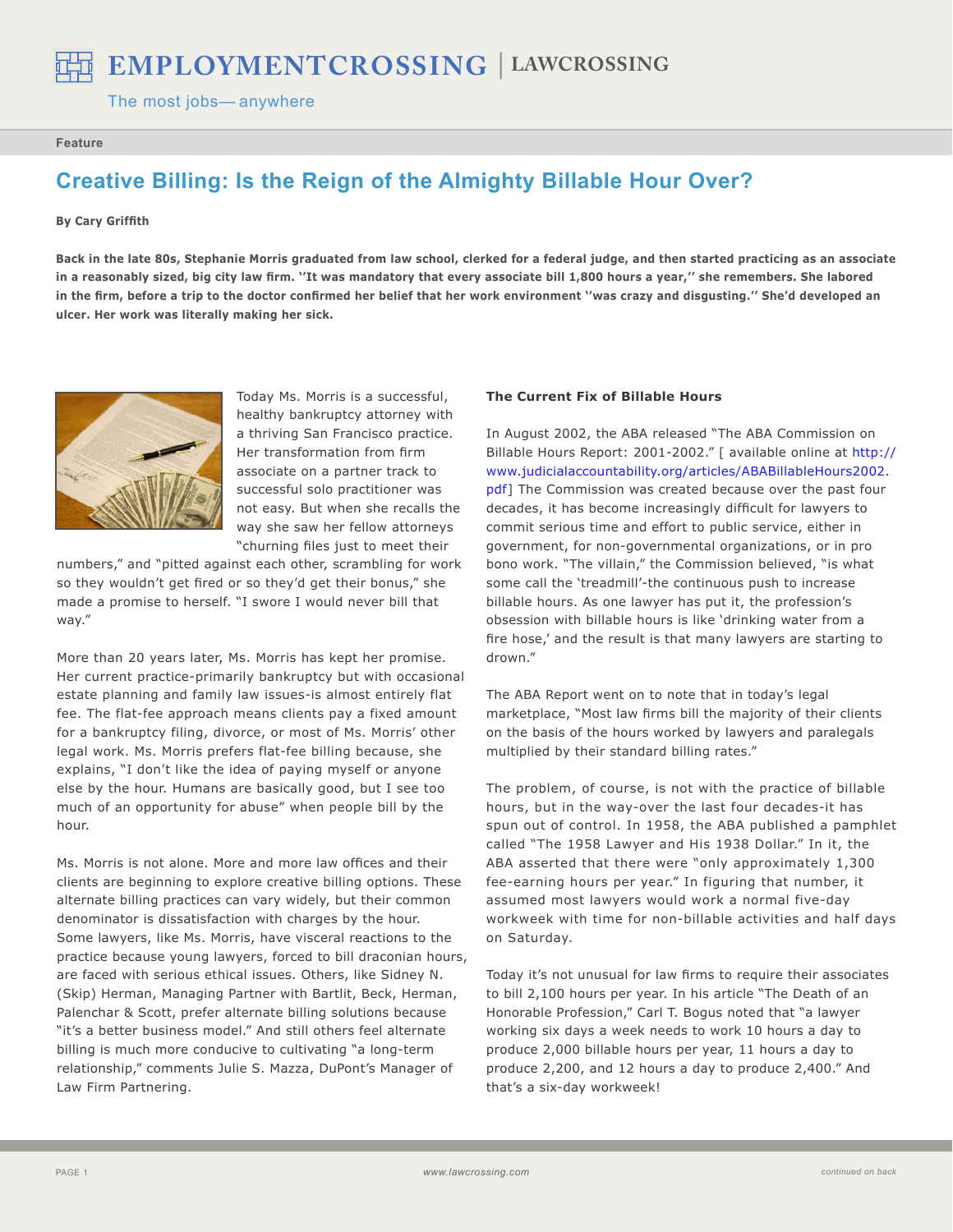

 $\bf \text{EMPLOYMENTCROSING} \mid \text{LAWCROSING} \ \text{The most jobs— anywhere}$ 

The most jobs-anywhere

#### **Feature**

As one lawyer quipped, getting on that treadmill and staying on that treadmill is like winning a pie contest in which the grand prize is more pie.

Given today's exorbitant billable-hour requirements, is it any wonder that talented attorneys like Stephanie Morris are driven to the doctor's office, out of the profession, or worse?

## **Some Alternatives**

Lawyers don't have to look too far back to find a time when billing practices were entirely different than charging by the hour. According to Professor Nikki Kuckes, "By the early 20th century, lawyers used a combination of billing methods: set fees for particular tasks, annual retainers, a discretionary "eyeball" method, and contingency fees, which the ABA approved as ethical in 1908. They rarely billed by the hour." ("The Short, Unhappy History of How Lawyers Bill Their Clients," September October issue of *Legal Affairs: The Magazine at the Intersection of Law and Life*).

While the 2002 Commission found that the majority of law offices still charge by the hour, they also noted that of the 100 large law firms it surveyed, several were beginning to use alternative billing solutions.

- **79**% used partial or whole contingent fees **•**
- **74**% used flat fees **•**
- **42**% used result-based premiums **•**
- **11**% used retainers **•**
- 11% used stock in exchange for fees **•**

# **Reasons For Alternate Billing**

The reason most often cited for alternate billing practices is the pain and anguish created by extreme billable-hour requirements. Even at 1,800 hours a year, Stephanie Morris' perspective, and ulcer, was not that unusual. And that, of course, was in the '80s. Today billable-hour requirements are hovering around 2,000 hours per year. It doesn't take a Ph.D. in agronomy to know those kinds of requirements cultivate a fertile ground for deceptive billing practices and lawyer angst. But there are also excellent economic reasons law firms and corporate legal departments are forging new relationships and new billing practices. In a move that in 1992 seemed revolutionary, the DuPont legal department consolidated the number of outside law firms with which it worked from 350 to 34. Today it has 42 law firm partners.

"One of the criteria we used in making the selection was whether those firms were open to alternative billing arrangements," says DuPont's Julie Mazza. "We're currently using alternative fees in litigation, and we've reduced costs across the board."

But she's quick to point out that what has been good for DuPont has also been good for their law firm partners. Not long after DuPont began consolidating its law firms, a small group of Kirkland & Ellis lawyers broke away from the firm to create Bartlit, Beck, Herman, Palenchar & Scott. These lawyers recognized a weakness in fees based on billable hours. While it mattered whether they won or lost, it didn't affect their financial outcome. And they were winning much more than losing. These lawyers realized a different business model might be beneficial to both them and their clients.

Today, Bartlit, Beck has 50 attorneys, with law offices in Chicago and Denver. And, says Skip Herman, "95% of our billing is done on a non-hourly basis." The most typical case fee schedule involves a monthly fixed fee out of which the client holds back 10-20%.. Upon the successful conclusion of the case, the firm is paid the 10-20% held back. Additionally, if the outcome of the case is favorable, the firm gets paid a bonus-"a multiple" of the hold back fee. If the outcome is not favorable, the firm may relinquish both the hold back fee and its bonus.

"It works well for us if we keep winning," notes Herman. "Not if we don't."

One of the key reasons DuPont's Julie Mazza appreciates the alternate billing approach is that it fosters a "long-term partnering relationship" between the company and the firm, and it focuses on value, not hours.